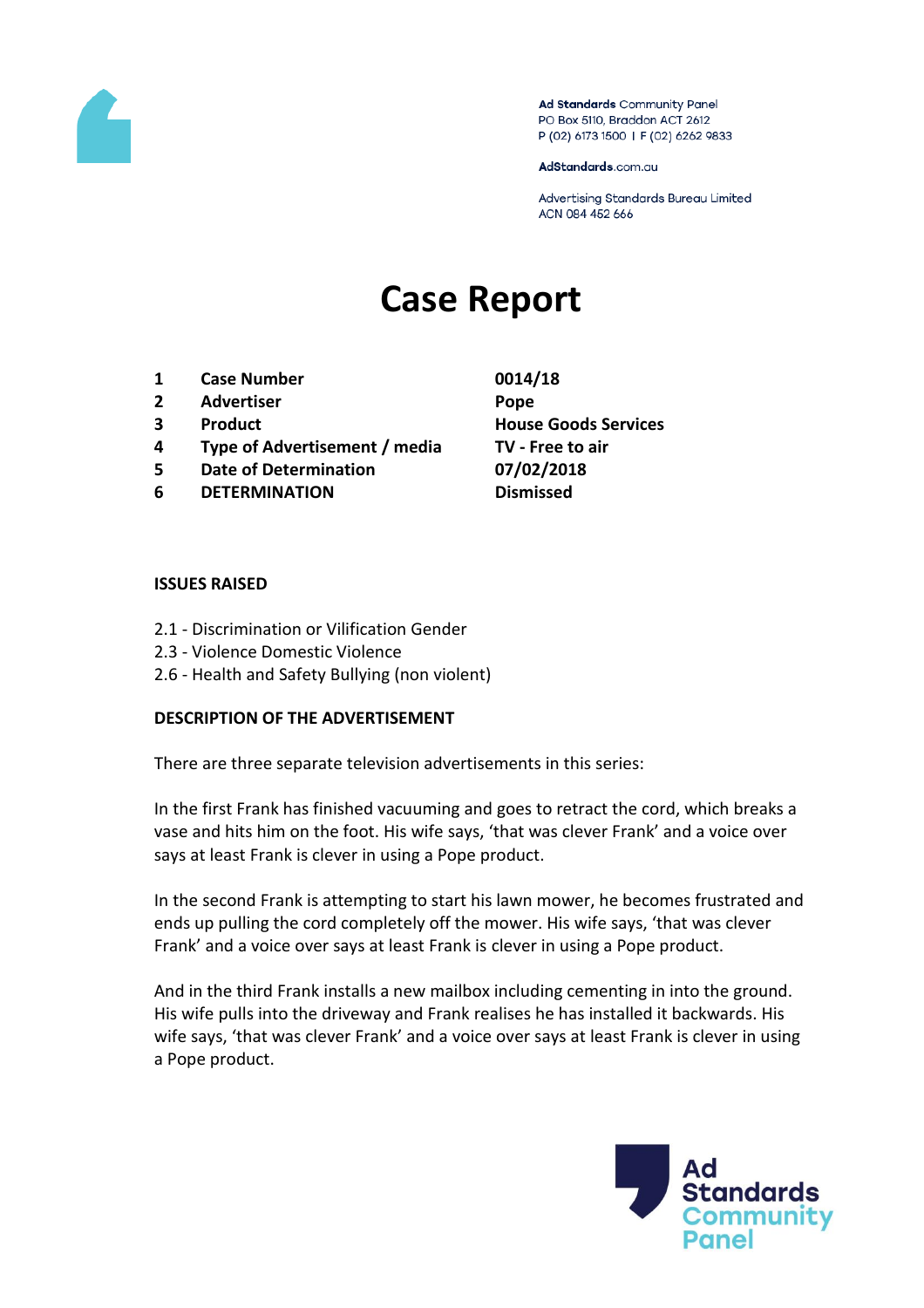

## **THE COMPLAINT**

A sample of comments which the complainant/s made regarding this advertisement included the following:

*I object to this series of advertisements (while I am focusing on only one as an example, there are several which follow the same plot) because they are totally negative in their portrayal of men, are misandrist, demeaning of men by showing them as fools who cannot successfully do ordinary day to day tasks, are ill coordinated, and a danger to themselves and others.*

*Highly demeaning and critical of a male character by a female character. I can see this is meant to be a joke. But I note that was indeed the defense used in a number of recent claims of sexual harassment by women against prominent men. Needless to say that defense was seen to be demeaning to women and failed community standards.*

*Under Section 2.1 of the Code, I object to the way the advertisement depicts men, and male partners/husbands. If this advert was shown with the male making the same comments to a woman, it would never be approved and there would be a public outcry. Verbal sledging of men because they are men must be stopped immediately. Its not ok.*

*Sexist portrayal of men. Reverse the genders. It would not acceptable if women were demonised as fools, and it is not acceptable by doing it to men. I realise the advertisers will give some bullshit like "it's just a humorous way of promoting the product" What a fucking load of horse shit! If it was "humorous", then how about showing females as bumbling fools you gutless pieces of shit.*

## **THE ADVERTISER'S RESPONSE**

Comments which the advertiser made in response to the complainant/s regarding this advertisement include the following:

*We were very surprised to see the complaint against the Pope TV ad.*

*Those responsible for the ad have been in the industry for many years, and have therefore become very sensitive and cautious about any concepts that may cause offence. These ads didn't ring any alarm bells from our agency, client, actors, production team or colleagues who saw them. The reaction from Frank's wife, which seems to be the basis of the complaint, is said with gentle sarcasm. During the shooting, we were very careful to ensure her line wasn't delivered with a belittling or scornful tone, or said with malice or aggression. We feel the woman's response in the ad is 'in the moment' and the sort of thing a partner would say to a partner, if one*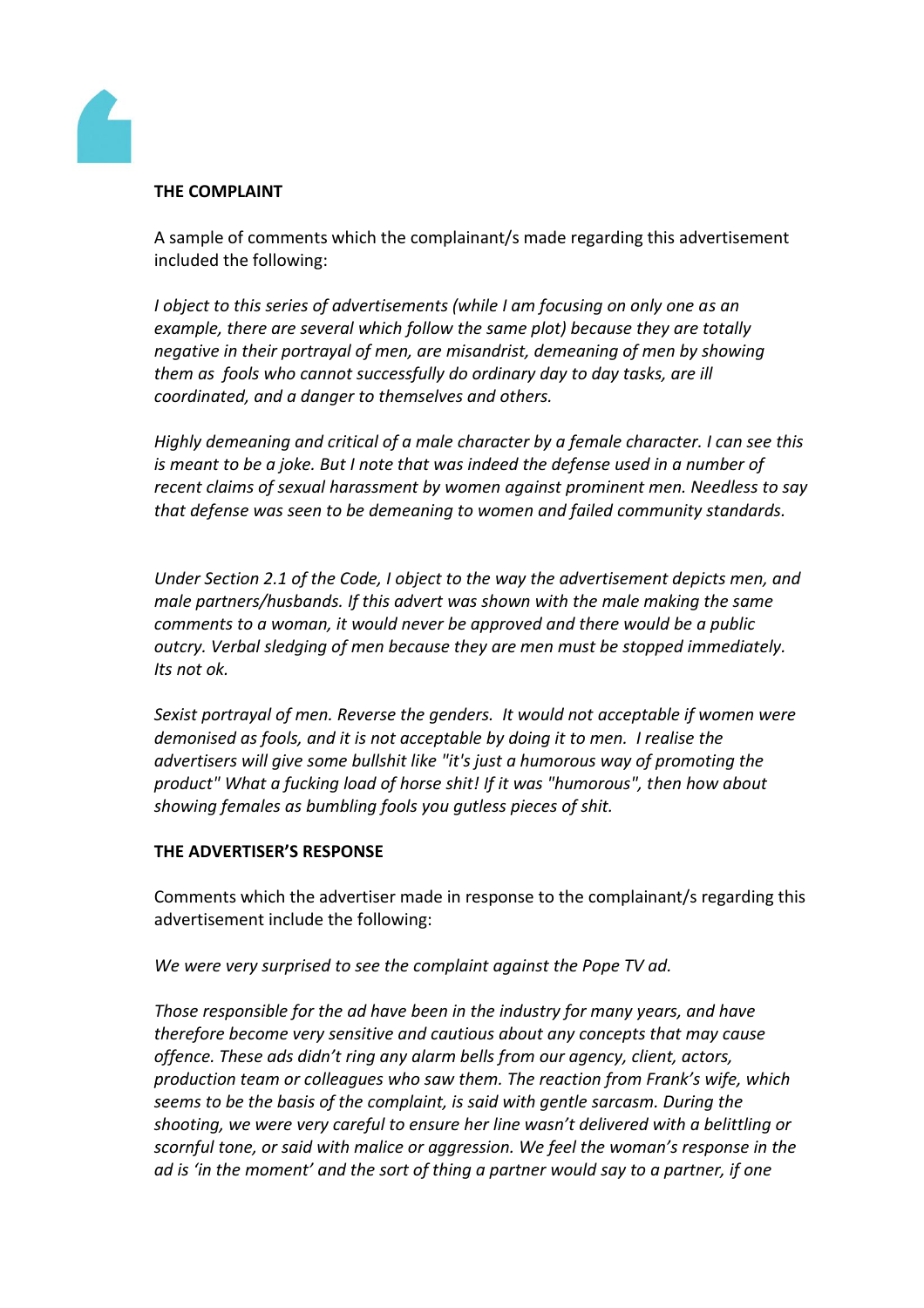

*witnessed the other make a silly gaffe.*

*Frank's mistakes too, were the sort that any of us could make. Our intention wasn't to make Frank, or all men for that matter, seem completely stupid or useless.* 

*The ads were certainly not designed to demean men or women, or trivialise their roles in a relationship. We have nothing but the greatest respect for the family unit, in all the many forms that takes.*

## **THE DETERMINATION**

The Advertising Standards Board (the "Board") considered whether this advertisement breaches Section 2 of the AANA Code of Ethics (the "Code").

The Board noted the complainants' concerns that the advertisement is demeaning towards men.

The Board viewed the advertisement and noted the advertiser's response.

The Board considered whether the advertisement complied with Section 2.1 of the Code which requires that 'advertisements shall not portray or depict material in a way which discriminates against or vilifies a person or section of the community on account of race, ethnicity, nationality, gender, age, sexual preference, religion, disability, mental illness or political belief.'

The Board noted the Practice Note for this section of the Code provides the following definitions:

"Discrimination – unfair or less favourable treatment Vilification – humiliates, intimidates, incites hatred, contempt or ridicule"

The Board noted there are three versions of this television advertisement:

Version one – Frank has finished vacuuming and goes to retract the cord, which breaks a vase and hits him on the foot. His wife says, 'that was clever Frank' and a voice over says at least Frank is clever in using a Pope product.

Version two – Frank is attempting to start his lawn mower, he becomes frustrated and ends up pulling the cord completely off the mower. His wife says, 'that was clever Frank' and a voice over says at least Frank is clever in using a Pope product.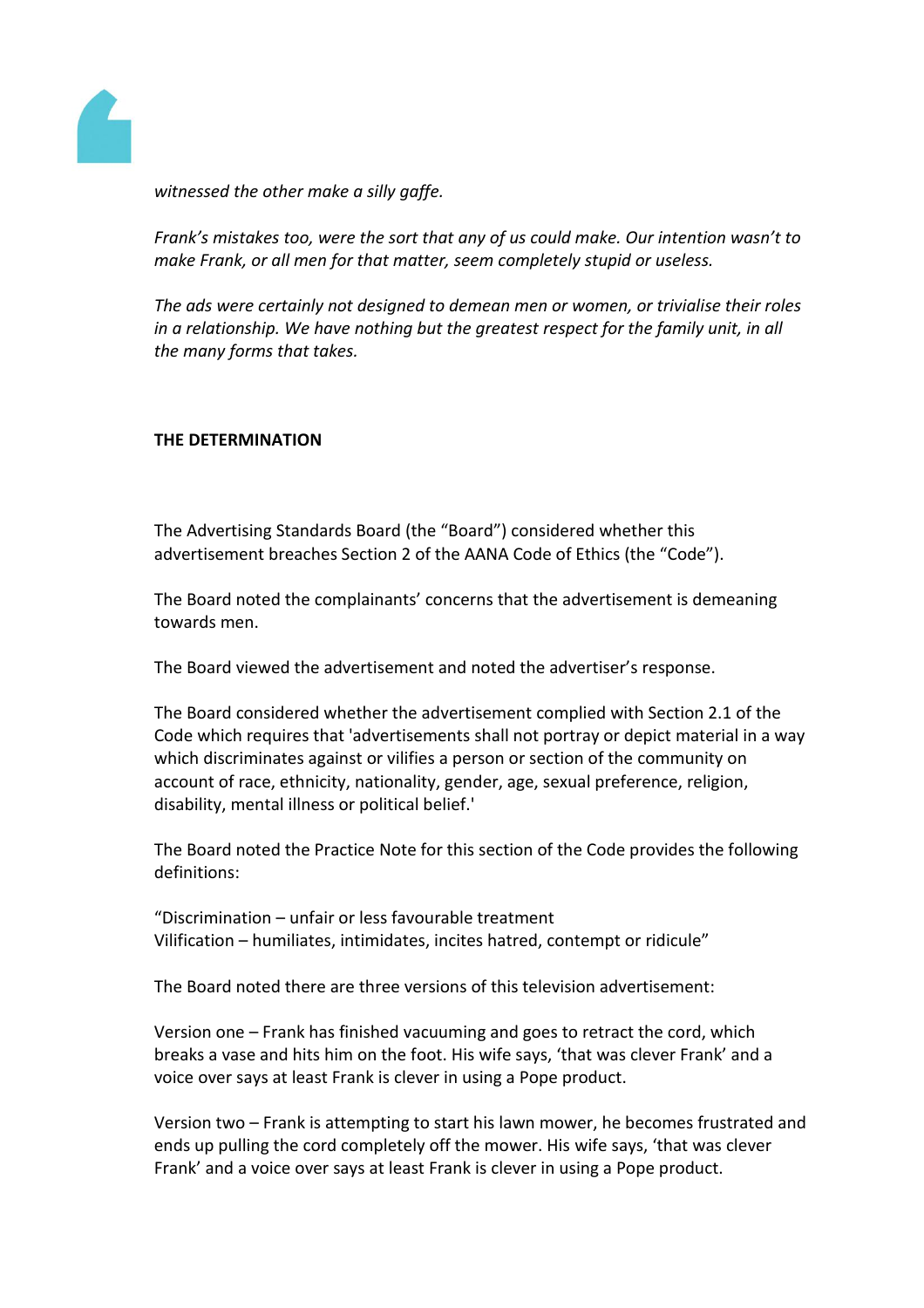

Version three – Frank installs a new mailbox including cementing in into the ground. His wife pulls into the driveway and Frank realises he has installed it backwards. His wife says, 'that was clever Frank' and a voice over says at least Frank is clever in using a Pope product.

The Board noted the complainants' concerns that the advertisement is sexist towards men and suggests that men are incompetent at performing basic daily tasks.

The Board considered that the mistakes and accidents that Frank is seen having around the house are common occurrences that can happen to anyone and considered that most people would not think less of Frank because of the mistakes.

The Board considered that Frank's behaviour was suggestive of one man, and could not be seen to be representative of all men.

The Board noted that the advertisements also point out that Frank is clever in his choice of garden equipment, and that the overall suggestion of the advertisements is not that Frank is stupid or incompetent.

The Board considered the advertisement did not show Frank receiving unfair or less favourable treatment because of his gender, and considered that while some of his behaviour is embarrassing the overall tone of the advertisement was not one which humiliates, intimidates, incites hatred, contempt or ridicule towards Frank or males in general.

The Board considered that this was not a depiction of material in a way which discriminates against or vilifies a person or section of the community on account of gender and determined that the advertisement did not breach Section 2.1 of the Code.

The Board considered Section 2.6 of the Code. Section 2.6 of the Code states: "Advertising or Marketing Communications shall not depict material contrary to Prevailing Community Standards on health and safety".

The Board noted the complainants' concerns that Frank was being bullied by his wife and that her tone is sarcastic and her comment derogative.

The Board noted that the issue of bullying falls under Section 2.6 of the Code and notes that the Practice Note states:

"the age of the people depicted in an advertisement, their relationship to each other and the nature of the communication are relevant in determining whether an advertisement constitutes bullying and is contrary to Prevailing Community Standards."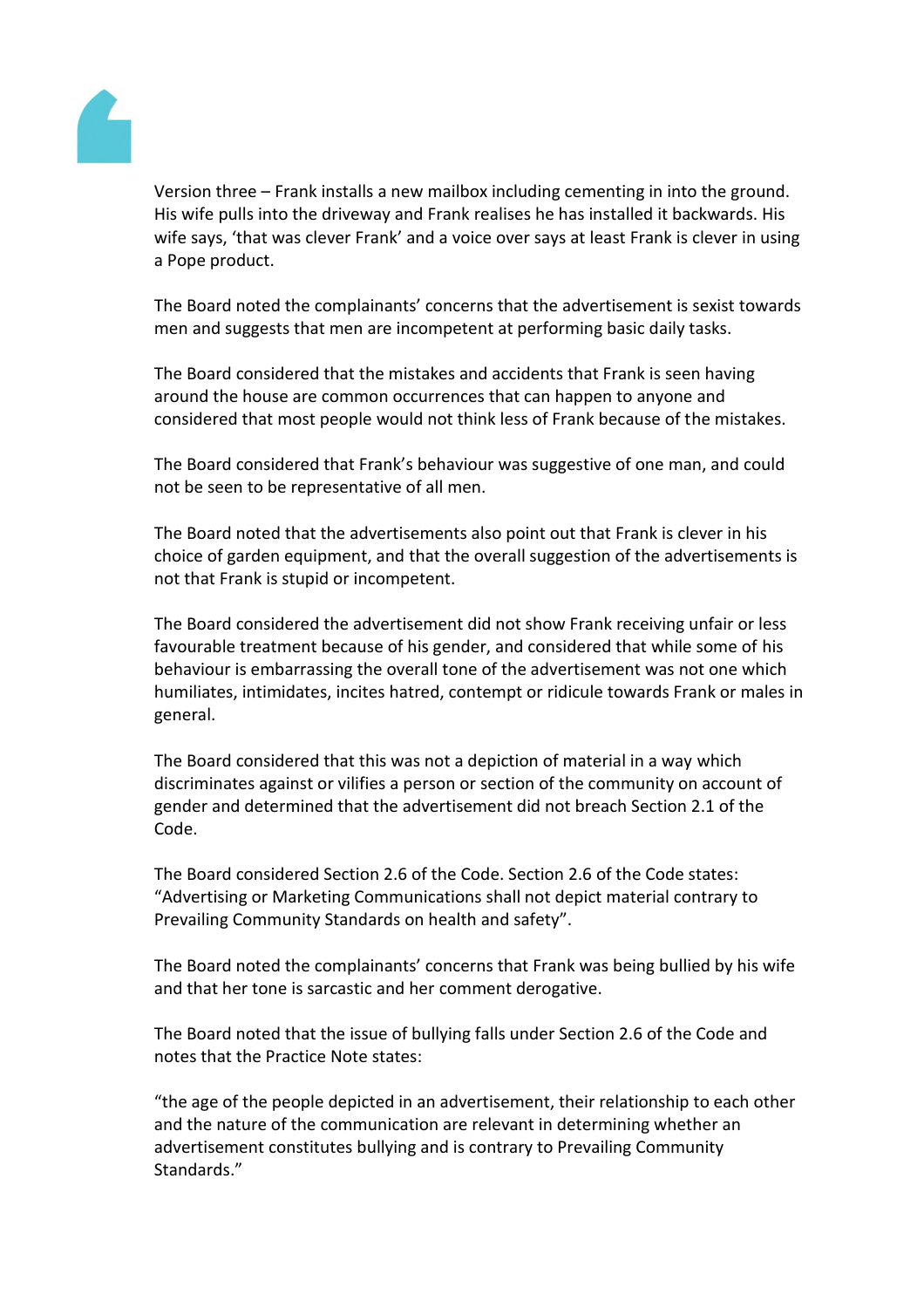

The Board considered that the relationship between the two characters would appear to be husband and wife.

The Board considered the tone of Frank's wife when she makes the comment "that was clever Frank" and considered that it was not said in an aggressive or demeaning way. The Board considered the comment was delivered with a bemused fashion and was typical of banter which often exists between married couples.

The Board noted at the end of the advertisement the couple are seen happily together and considered that there was no suggestion of abuse or bullying in the relationship.

The Board considered that the advertisement did not depict material contrary to Prevailing Community Standards on health and safety. The Board determined that the advertisement did not breach Section 2.6 of the Code.

Finding that the advertisement did not breach the Code on other grounds, the Board dismissed the complaints.